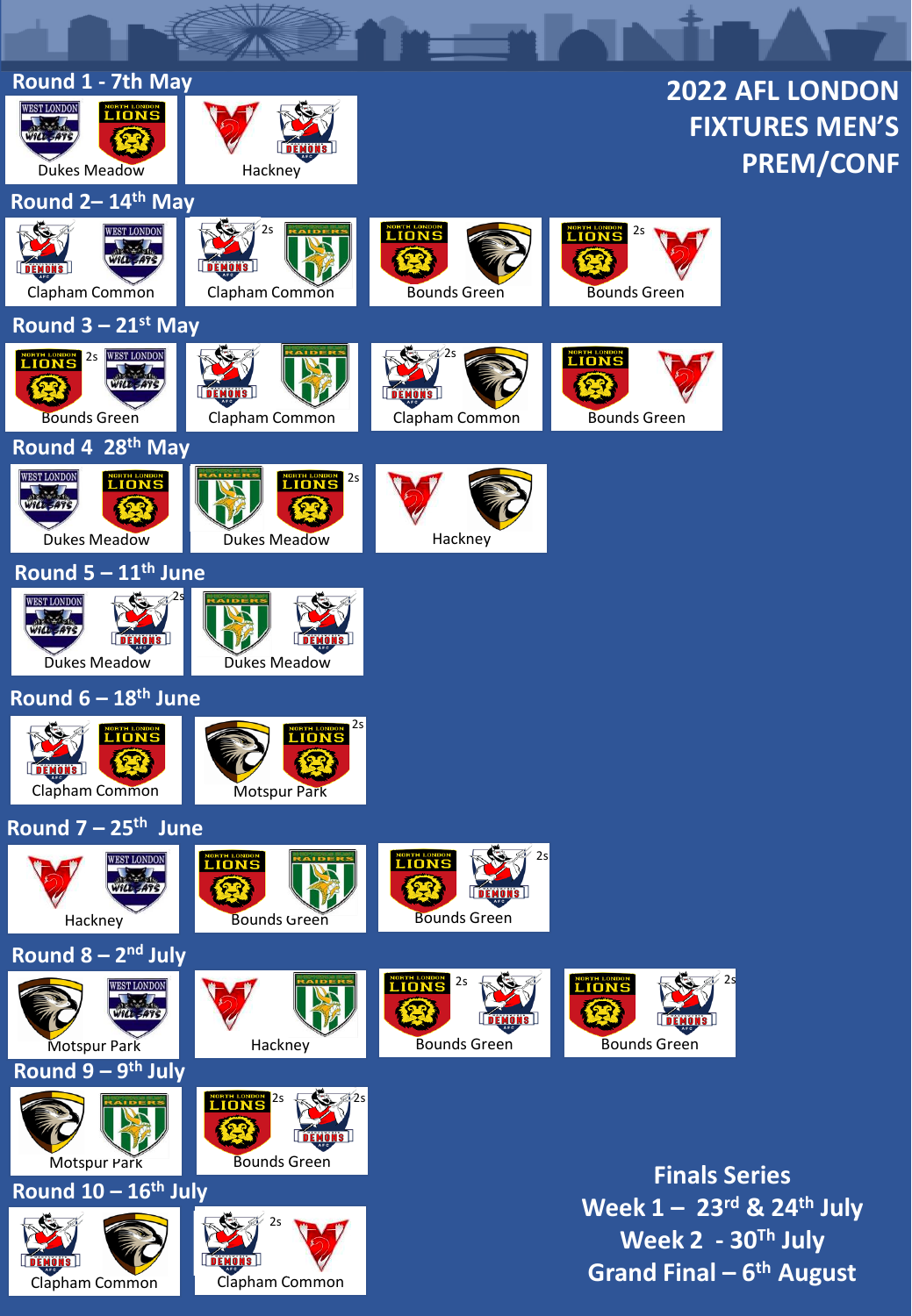| Round 1 - 7th May<br><b>WEST LONDON</b>                          | 2s<br><b>WEST LONDON</b>                                                    |                                                    |                                                                             | <b>2022 AFL</b>                                               |  |  |  |
|------------------------------------------------------------------|-----------------------------------------------------------------------------|----------------------------------------------------|-----------------------------------------------------------------------------|---------------------------------------------------------------|--|--|--|
| <b>LIONS</b><br>WILL = ATS<br><b>Dukes Meadow</b>                | DUKES Meadow                                                                | Peckham Rye                                        | Hackney                                                                     | <b>LONDON</b><br><b>FIXTURES</b>                              |  |  |  |
| Round 2-14th May                                                 |                                                                             |                                                    |                                                                             | <b>WOMEN'S</b>                                                |  |  |  |
| <u>WEST LONDON</u><br>WILL SATS<br><b>Clapham Common</b>         | 2s <br>25 WEST LONDON<br>WILL -AT<br>Clapham Common                         | <b>LIONS</b><br><b>Bounds Green</b>                | <b>SUSSEX</b><br>Hackney                                                    | <b>PREM/CONF</b>                                              |  |  |  |
| Round $3 - 21$ <sup>st</sup> May                                 |                                                                             |                                                    |                                                                             |                                                               |  |  |  |
| <b>WEST LONDON</b> 2s<br>WILL<br><b>DEMONS</b><br>Clapham Common | 2s<br>Clapham Common                                                        | <b>LIONS</b><br><b>Bounds Green</b>                | <b>SUSSEX</b><br>Peckham Rye                                                |                                                               |  |  |  |
| Round 4 28 <sup>th</sup> May                                     |                                                                             |                                                    |                                                                             |                                                               |  |  |  |
| <b>WEST LONDON</b><br>Dukes Meadow                               | <b>WEST LONDON</b> 2S<br><b>LIONS</b><br><b>Dukes Meadow</b>                | Hackney                                            |                                                                             |                                                               |  |  |  |
| Round $5 - 11th$ June                                            |                                                                             |                                                    |                                                                             |                                                               |  |  |  |
| <b>WEST LONDON</b><br>WILL <del>- A</del> 7S<br>Dukes Meadow     | WEST LONDON 2S<br>$\sqrt{2s}$<br>WRLE<br><b>DEMONS</b><br>Dukes Meadow      | <b>SUSSEX</b><br>Brighton                          |                                                                             | <b>Midweek</b><br>To be organised<br><b>WEST LONDON</b><br>2s |  |  |  |
| Round $6 - 18$ <sup>th</sup> June                                |                                                                             |                                                    |                                                                             |                                                               |  |  |  |
| Clapham Common                                                   | ∕ 2s<br><b>SUSSEX</b><br>SWANE<br>Clapham Common                            | <b>LIONS</b><br><b>NOTSPUT PATK</b>                |                                                                             | Clapham Common                                                |  |  |  |
| Round 7 - 25 <sup>th</sup> June<br><b>Finals Series</b>          |                                                                             |                                                    |                                                                             |                                                               |  |  |  |
| 2s<br>Hackney                                                    | <b>LIONS</b><br><b>SUSSEX</b><br><b>Bounds Green</b>                        |                                                    | Week $1 - 23$ <sup>rd</sup> & 24 <sup>th</sup> July<br>Week $2 - 30Th$ July |                                                               |  |  |  |
| Round $8 - 2nd$ July                                             |                                                                             |                                                    | Grand Final $-6$ <sup>th</sup> August                                       |                                                               |  |  |  |
| <b>VEST LONDON</b><br>Hackney                                    | <b>SUSSEX</b><br>Brighton                                                   | <b>LIONS</b><br>$\sqrt{2s}$<br><b>Bounds Green</b> | <b>Motspur Park</b>                                                         |                                                               |  |  |  |
| Round $9 - 9$ <sup>th</sup> July                                 |                                                                             |                                                    |                                                                             |                                                               |  |  |  |
| <b>WEST LONDON</b><br>Motspur Park                               | 2s<br><b>WEST LONDON</b><br>SUSSEX<br>WILE<br><b>WAN</b><br><b>Brighton</b> | <b>LIONS</b><br><b>Bounds Green</b>                | Peckham Rye                                                                 |                                                               |  |  |  |
| Round 10 - 16th July                                             |                                                                             |                                                    |                                                                             |                                                               |  |  |  |
| <b>SUSSEX</b><br><b>WEST LONDON</b><br>WILL.<br><b>Brighton</b>  | 2s<br><b>WEST LONDON</b><br>WILL SAT!<br>Peckham Rye                        | <b>DEMONS</b><br>Clapham Common                    | 2s<br>Clapham Common                                                        |                                                               |  |  |  |